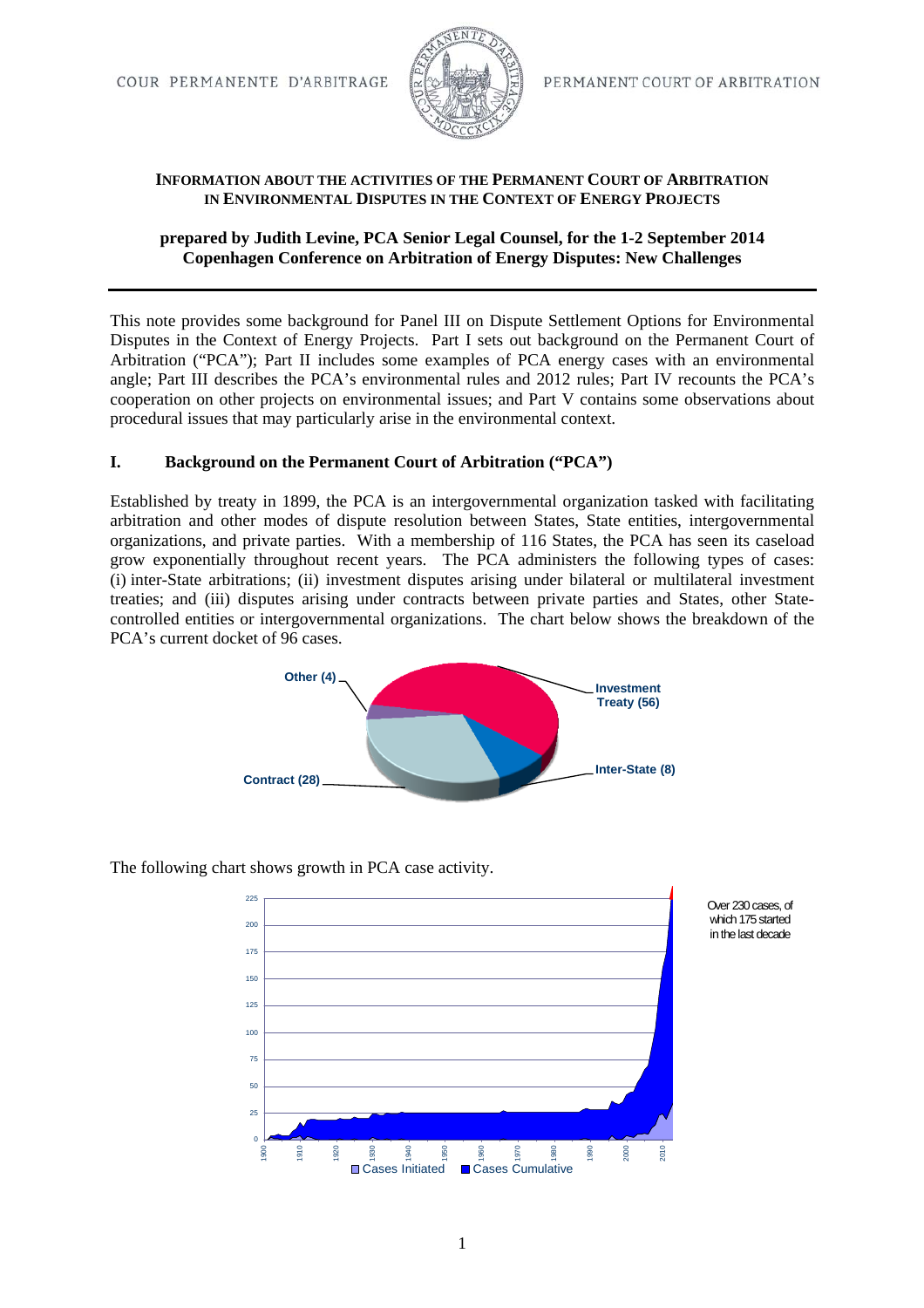In addition to providing registry services, the PCA plays an important role under the UNCITRAL Arbitration Rules, pursuant to which the Secretary-General of the PCA is charged with designating appointing authorities or, if the parties so agree, acting directly as appointing authority to appoint arbitrators or resolve challenges. The PCA has dealt with over 500 appointing authority requests since the UNCITRAL Rules were promulgated in 1976.<sup>1</sup>

## **II. The PCA and Energy Disputes – Sample Cases with an Environmental Angle**

The PCA has substantial experience administering disputes relating to energy, including the oil, gas, electricity, hydroelectricity, alternative energy, renewable energy, and energy distribution sectors.

Approximately half of the cases currently administered by the PCA involve the energy sector, including 20 investment treaty cases and 17 contract disputes. While the PCA's current inter-State arbitrations do not relate directly to the energy sector, some of them have potential implications for exploration of oil and gas reserves, as well as potential environmental impact. For example, in the arbitration brought by the Philippines against China under the United Nations Convention on the Law of the Sea ("UNCLOS"), the disputed area is suspected to hold substantial gas and oil deposits. The area is also rich in marine biodiversity.<sup>2</sup> Described below are examples of past and present PCAadministered cases involving the energy sector that also have a nexus with environmental issues.

## **A. Inter-State cases**<sup>3</sup>

#### 1. *MOX Plant Case*  **www.pca-cpa.org/showpage.asp?pag\_id=1148**

| <b>Parties:</b>       | Republic of Ireland v. United Kingdom of Great<br>Britain and Northern Ireland                                                                                                |  |
|-----------------------|-------------------------------------------------------------------------------------------------------------------------------------------------------------------------------|--|
| Date commenced:       | 25 October 2001                                                                                                                                                               |  |
| <b>Energy sector:</b> | <b>Nuclear</b>                                                                                                                                                                |  |
| <b>Arbitrators:</b>   | H.E. Judge Thomas Mensah (presiding), Prof. James<br>Crawford SC, Maître L. Yves Fortier CC QC, Prof.<br>Gerhard Hafner, Rt Hon. Lord Mustill PC, Sir Arthur<br>Watts KCMG QC |  |
| Legal instrument:     | <b>UNCLOS, Annex VII</b>                                                                                                                                                      |  |

**Nature of dispute and environmental aspect:** The dispute pertained to the operation of a Mixed Oxide ("MOX") Plant, a recycling/reprocessing facility for radioactive material, at the Sellafield nuclear facility near the Irish Sea coast. At issue was whether the operation of the plant constituted a violation by the UK of its obligations to prevent pollution under UNCLOS.

 1 In some pending cases arising from production sharing contracts, in addition to adopting the UNCITRAL Rules, the Parties' wrote into their arbitration clauses the role of the PCA Secretary-General as appointing authority, and the PCA as administering institution. Often the PCA's services are agreed upon by the Parties in the early phases after a case commences, such as in the Terms of Appointment or at a first procedural meeting.<br><sup>2</sup> *See* www.pca-cpa.org/showproj.asp?pag\_id=1529.

Environmental issues have arisen in a number of past and present PCA-administered inter-State cases not relating to the energy sector, including: (i) *Netherlands v. France* (brought under the 1976 Convention on the Protection of the Rhine against Pollution by Chlorides); (ii) *Iron Rhine Arbitration (Belgium v. Netherlands)*  (cost of environmental protection measures in reactivating Iron Rhine railway); (iii) *Case Concerning Land Reclamation by Singapore In and Around the Straits of Johor (Malaysia v. Singapore)* (effects of land reclamation by Singapore on the marine environment); (iv) *Bay of Bengal Maritime Boundary Arbitration (Bangladesh v. India)* (issue regarding shoreline erosion); (v) *The Republic of Mauritius v. The United Kingdom of Great Britain and Northern Ireland* (regarding the UK's establishment of a Marine Protected Area around the Chagos Archipelago); (vi) *The Atlanto-Scandian Herring Arbitration (The Kingdom of Denmark in respect of the Faroe Islands v. The European Union)* (interpretation and application of Article 63(1) of UNCLOS regarding the shared stock of Atlanto-Scandian herring).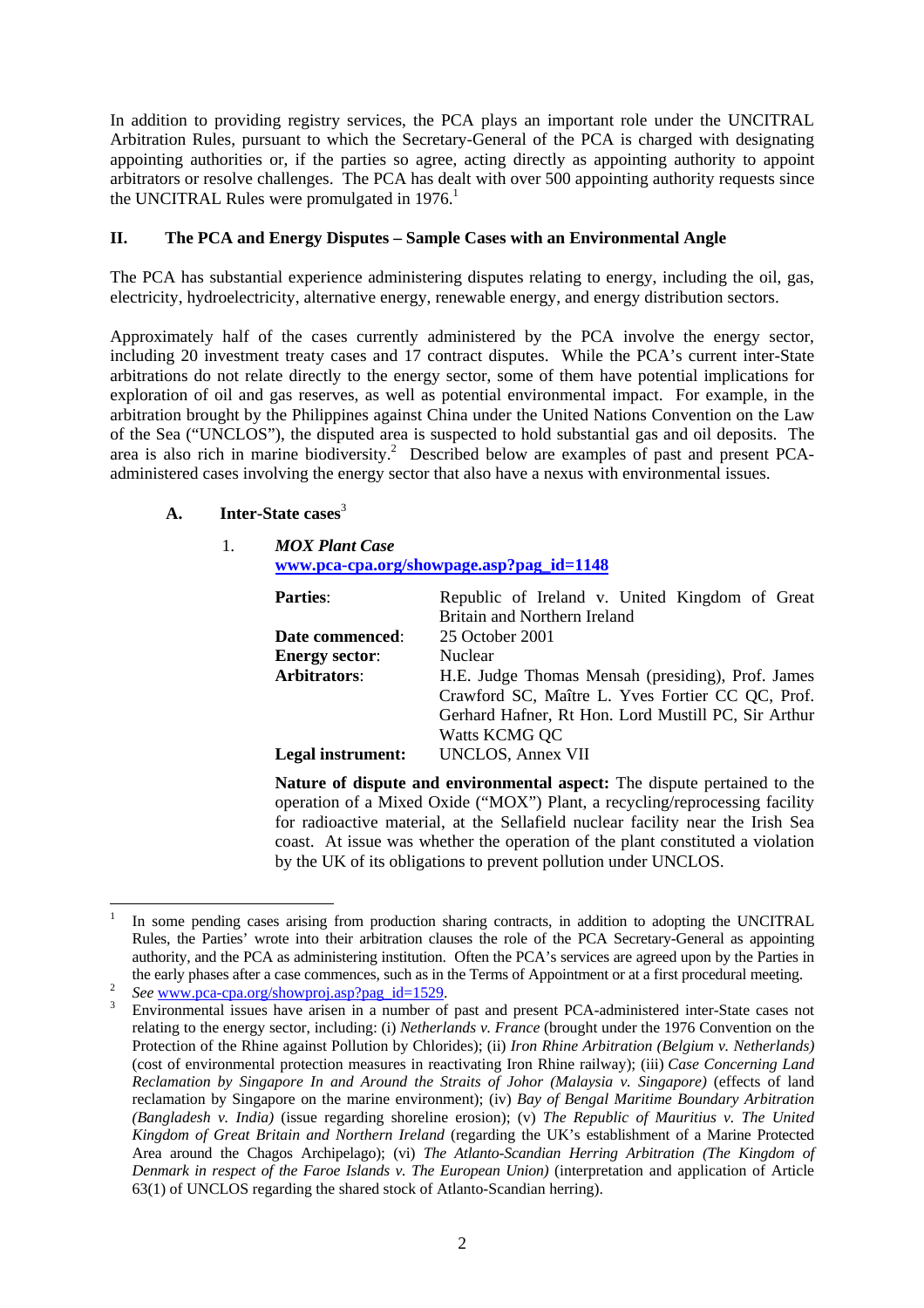#### 2. *OSPAR Arbitration*  **www.pca-cpa.org/showpage.asp?pag\_id=1158**

| <b>Parties:</b>       | Republic of Ireland v. United Kingdom of Great   |  |  |
|-----------------------|--------------------------------------------------|--|--|
|                       | Britain and Northern Ireland                     |  |  |
| Date commenced:       | 18 June 2001                                     |  |  |
| <b>Energy sector:</b> | <b>Nuclear</b>                                   |  |  |
| Arbitrators:          | Prof. W. Michael Reisman (presiding), Dr. Gavan  |  |  |
|                       | Griffith QC, Rt Hon. Lord Mustill PC             |  |  |
| Legal instrument:     | 1992 Convention for the Protection of the Marine |  |  |
|                       | Environment of the North-East Atlantic ("OSPAR") |  |  |

**Nature of dispute and environmental aspect:** The dispute pertained to whether the UK breached its obligations under the OSPAR Convention by declining to provide information requested by Ireland regarding the MOX Plant.

## 3. *Indus Waters Kishenganga Arbitration*  **www.pca-cpa.org/showpage.asp?pag\_id=1392**

| <b>Parties:</b>       | Islamic Republic of Pakistan v. Republic of India   |
|-----------------------|-----------------------------------------------------|
| Date commenced:       | 17 May 2010                                         |
| <b>Energy sector:</b> | Hydroelectric                                       |
| Arbitrators:          | Judge Stephen M. Schwebel (presiding), Sir Franklin |
|                       | Berman KCMG QC, Professor Howard S. Wheater         |
|                       | FREng, Prof. Lucius Caflisch, Prof. Jan Paulsson,   |
|                       | Judge Bruno Simma, and H.E. Judge Peter Tomka       |
| Legal instrument:     | Indus Waters Treaty 1960                            |
|                       |                                                     |

**Nature of dispute and environmental aspect:** The dispute arose from a treaty between Pakistan and India regulating their use of the waters in the Indus river system. At issue was whether it was permissible for India to operate the Kishenganga Hydro-Electric Project ("KHEP"), which was to generate power through the diversion of water from a dam site in the Kishenganga/Neelum River. The Final Award analyzes KHEP's effects on the downstream environment and on Pakistan's agricultural and hydro-electric use, which were considered in determining the minimum flow of water that would preserve India's right to operate KHEP while mitigating the adverse downstream effects of the project.

### 4. *Eritrea v. Yemen*

**www.pca-cpa.org/showpage.asp?pag\_id=1160**

| <b>Parties:</b>        | State of Eritrea and Republic of Yemen           |
|------------------------|--------------------------------------------------|
| <b>Date commenced:</b> | 3 October 1996                                   |
| <b>Energy sector:</b>  | Maritime boundary dispute, with implications for |
|                        | petroleum contracts and fishing rights           |
| Arbitrators:           | Prof. Sir Robert Y. Jennings (presiding), Judge  |
|                        | Stephen M. Schwebel, Dr. Ahmed Sadek El-Kosheri, |
|                        | Mr. Keith Highet, Judge Rosalyn Higgins          |
| Legal instrument:      | Arbitration Agreement dated 3 October 1996       |
|                        |                                                  |

**Nature of dispute and environmental aspect:** The Tribunal's decision held implications for the fishing rights of nationals from each country, the two countries' cooperation with respect to marine pollution, as well as rights under petroleum contracts and concessions entered into by Yemen or Eritrea.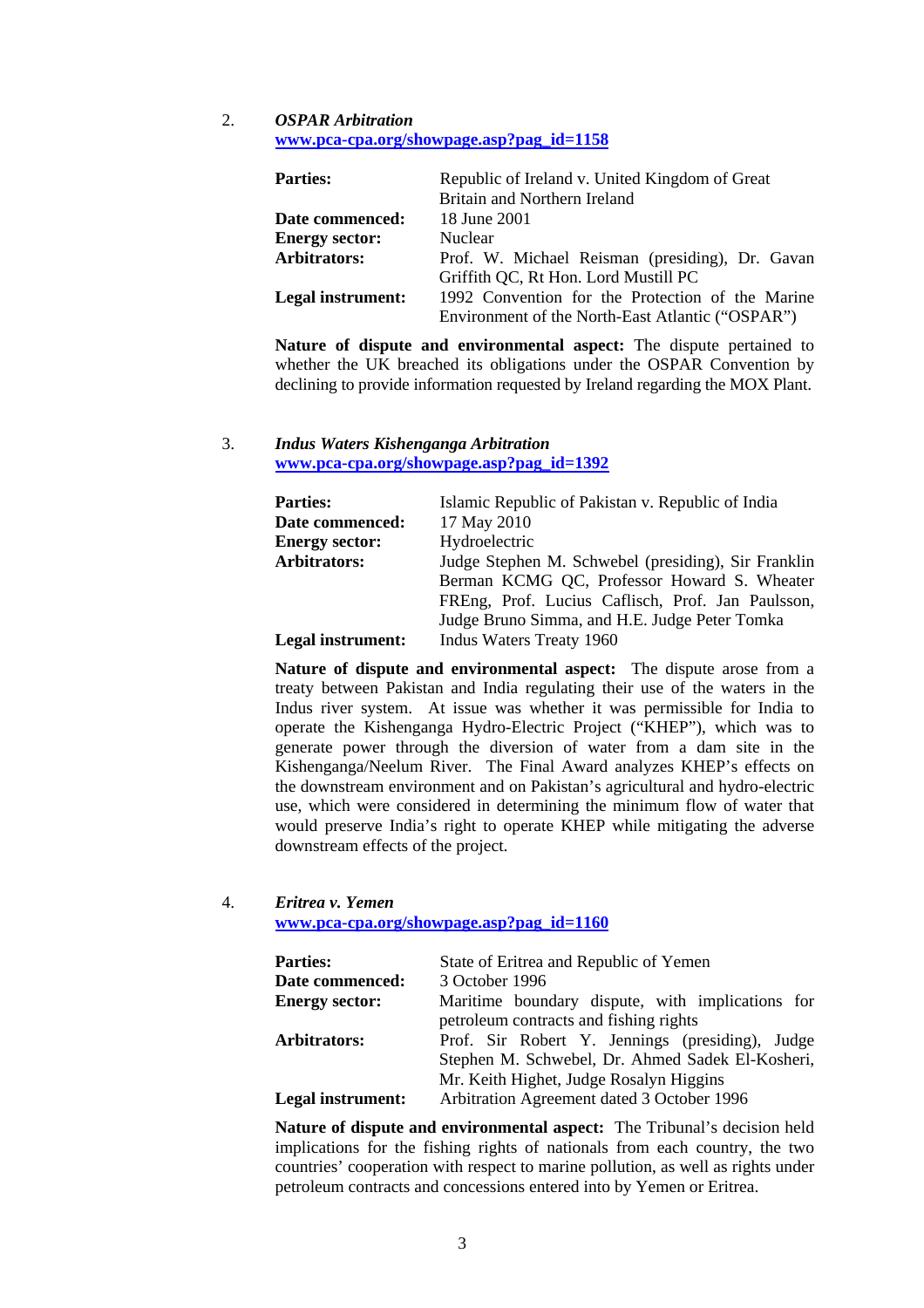5. *The "Arctic Sunrise" Arbitration*  **www.pca-cpa.org/showpage.asp?pag\_id=1556**

| <b>Parties:</b><br>Date commenced:<br><b>Energy sector:</b> | The Netherlands v. The Russian Federation<br>4 October 2013 [still pending]<br>The case concerns the arrest of a Greenpeace boat that |
|-------------------------------------------------------------|---------------------------------------------------------------------------------------------------------------------------------------|
| Arbitrators:                                                | was protesting against drilling in the Arctic<br>Judge Thomas A. Mensah (presiding), Mr. Henry                                        |
| Legal instrument:                                           | Burmester, Dr. Alberto Székely Sánchez, Prof. Alfred<br>Soons, Prof. Janusz Symonides<br><b>UNCLOS, Annex VII</b>                     |

**Nature of dispute and environmental aspect:** These ongoing proceedings concern the alleged breach of UNCLOS by the Russian Federation by means of the boarding and detention of the vessel "Arctic Sunrise" in the exclusive economic zone of the Russian Federation and the detention of Greenpeace personnel on board the vessel by Russian authorities.

## **B. Investment Treaty Cases**<sup>4</sup>

1. *Chevron Corp. and Texaco Petroleum Co. v. Republic of Ecuador* **www.pca-cpa.org/showpage.asp?pag\_id=1408**

| 23 September 2009 [still pending]                   |
|-----------------------------------------------------|
| Oil                                                 |
| Mr. V.V. Veeder QC (presiding), Dr. Horacio Grigera |
| Naón, Prof. Vaughn Lowe, QC                         |
| US-Ecuador BIT                                      |
|                                                     |

**Nature of dispute and environmental aspect:** At issue is whether Ecuador violated the US-Ecuador BIT in connection with litigation by a group of indigenous plaintiffs against one of the claimants for environmental damage arising from operations in the Amazon region of Ecuador.

#### 2. *Mesa Power Group, LLC v. Government of Canada* **www.pca-cpa.org/showpage.asp?pag\_id=1579**

| <b>Date commenced:</b>   | 4 October 2011 (pending)                         |
|--------------------------|--------------------------------------------------|
| <b>Energy sector:</b>    | Renewable energy/wind power                      |
| Arbitrators:             | Prof. Gabrielle Kaufmann-Kohler (presiding), The |
|                          | Hon. Charles N. Brower, Mr. Toby Landau, QC      |
| <b>Legal Instrument:</b> | North American Free Trade Agreement ("NAFTA")    |

**Nature of dispute and environmental aspect:** The claimant owned and controlled four wind farm investments in Ontario. The case concerns measures taken by the Government of Ontario relating to the Feed-in Tariff program enabled by the *Green Energy Act* to encourage the production of renewable energy in Ontario. The claimant alleges it suffered loss when the Government changed the regulatory framework without notice.

<sup>4</sup> Environmental issues have arisen in a number of past and present PCA-administered investment treaty cases not relating to the energy sector, including: (i) *Vito Gallo v. Canada* (on revocation of licenses for an abandoned mine due to statute prohibiting the disposal of waste at the mine), (ii) *Bilcon of Delaware et al. v. Government of Canada* (denial by Canada of claimant's application to operate a quarry based on an environmental assessment); (iii) *China Heilongjiang International Economic & Technical Cooperative Corp. et al. v. Mongolia* (dispute on mining license for iron ore); and (iv) *Allard v. Barbados* (involving a nature reserve).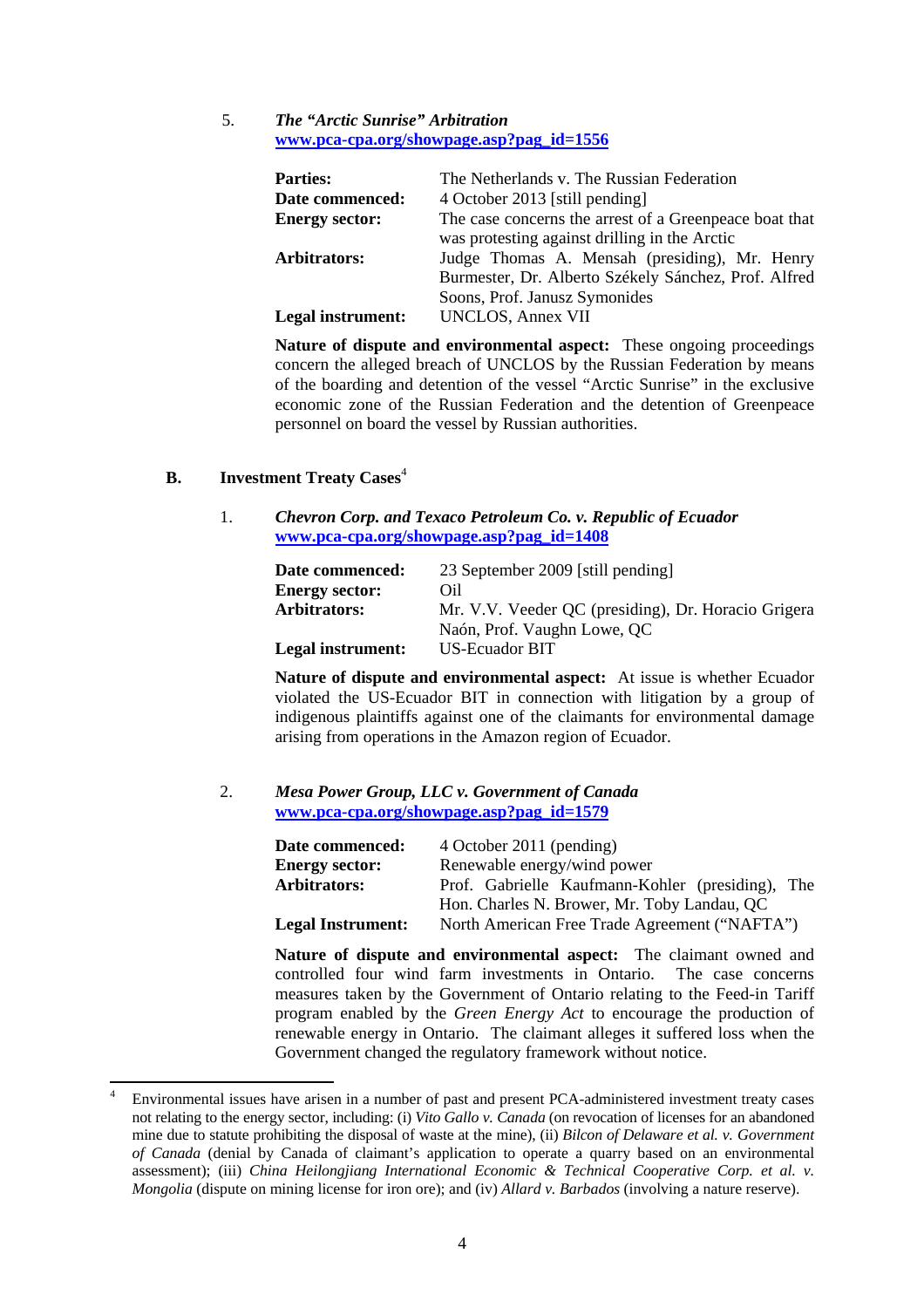3. *Windstream Energy LLC v. Government of Canada* **www.pca-cpa.org/showproj.asp?pag\_id=1550**

| Date commenced:   | 28 January 2013 (pending)                            |
|-------------------|------------------------------------------------------|
| Arbitrators:      | Dr. Veijo Heiskanen (presiding), Mr. R. Doak Bishop, |
|                   | Dr. Bernardo Cremades                                |
| Legal instrument: | <b>NAFTA</b>                                         |

**Nature of dispute and environmental aspect:** The claimant invested in a wind energy project in the Wolfe Island Shoals off the shores of Ontario. Its complaint concerns measures taken by the Government of Ontario relating to the Feed-in Tariff program enabled by the *Green Energy Act*. The claimant alleges that it suffered loss as a result of the Government's change in regulatory framework and imposition of a moratorium.

4. *Guaracachi America, Inc. (U.S.A.) and Rurelec plc (UK) v. Plurinational State of Bolivia* **www.pca-cpa.org/showpage.asp?pag\_id=1436** 

| Date commenced:   | 24 November 2010                               |  |
|-------------------|------------------------------------------------|--|
| Arbitrators:      | Dr. José Miguel Júdice (presiding), Mr. Manuel |  |
|                   | Conthe, Dr. Raúl Emilio Vinuesa                |  |
| Legal instrument: | US-Bolivia BIT and UK-Bolivia BIT              |  |

**Nature of dispute and environmental aspect:** The dispute involved the nationalization of the claimants' investments in the electricity sector in Bolivia and seizure of some assets. The claimants complained of changes to the regulatory framework governing electricity prices which Bolivia claimed to have implemented with a view to furthering efficiency in the sector and environmental policy goals. In addition, the claimants alleged that Bolivia had interfered with the ability of the claimants to finance a particular project through the sale of carbon credits. The tribunal decided against the claimants on both counts, but awarded damages for the fair market value of the claimants investment at the time of nationalization.

#### **C. Contract and Other Cases**

The PCA also administers cases arising from contract disputes between private parties and States, State-controlled entities or intergovernmental organizations. More than half of the contract cases in the PCA's current docket relate to the energy sector. Of those cases, the disputes pertain to a diverse set of issues and/or subsectors, including *inter alia*: (i) oil/gas exploration or extraction; (ii) natural gas supply; (iii) power purchase agreements; (iv) electric power infrastructure; (v) gas price disputes; (vi) wind power; and (vii) hydroelectric power.

Most of these cases are confidential but some case details are available at: www.pca-cpa.org/showpage.asp?pag\_id=1029.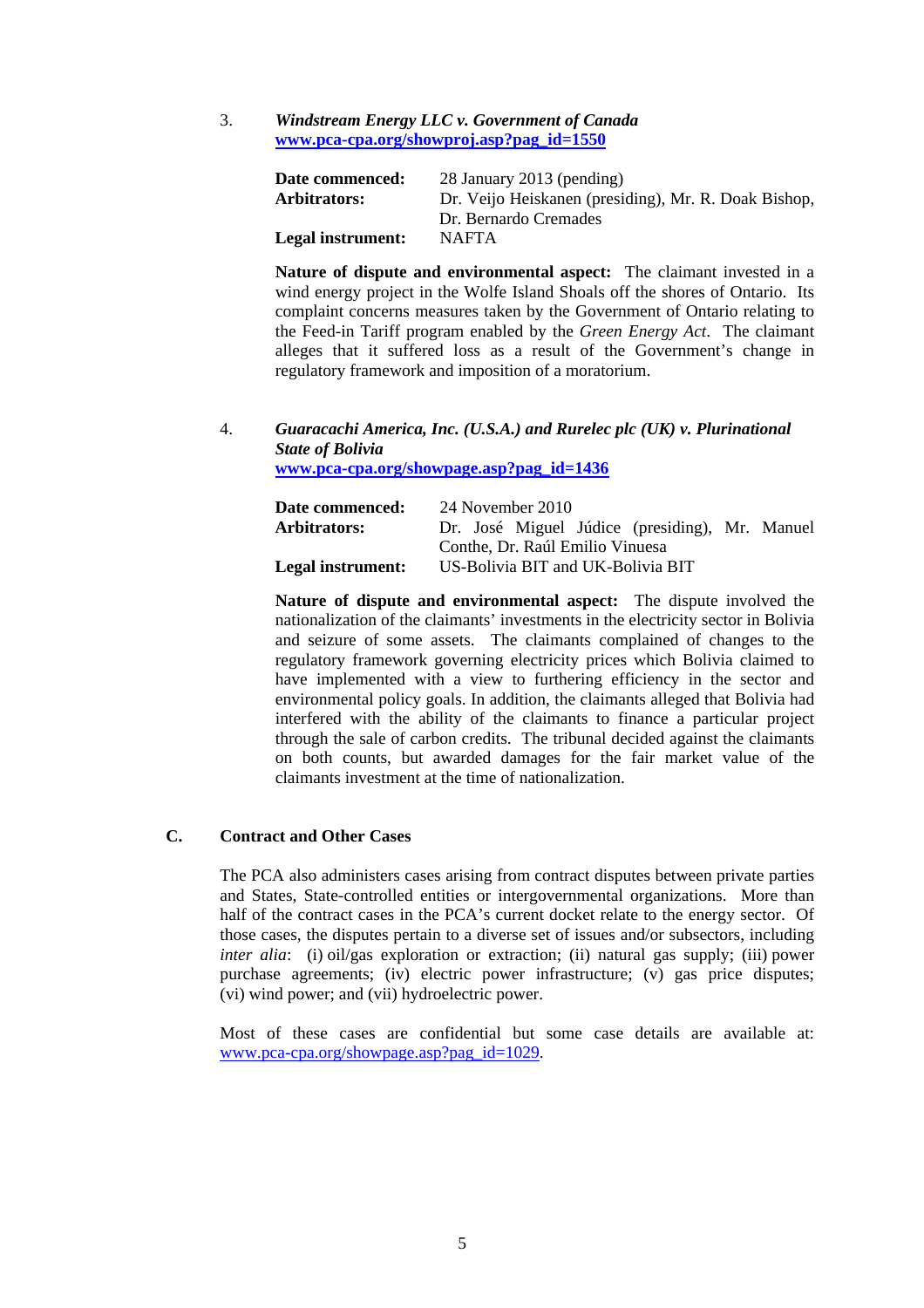### **III. The PCA's Environmental Rules and 2012 Rules**

Adopted in 2001, the PCA's Optional Rules for Arbitration of Disputes Relating to the Environment and/or Natural Resources ("PCA Environmental Arbitration Rules")<sup>5</sup> are procedural rules based on the 1976 UNCITRAL Arbitration Rules but modified to reflect the unique characteristics of disputes relating to natural resources, conservation or environmental protection. The PCA Environmental Arbitration Rules also provide a list of specialized arbitrators and a list of scientific and technical experts on the environment. Parties to a dispute are free to choose arbitrators, conciliators and experts from these Panels, but are not limited to those panels and may choose from outside the lists.

Parties to a dispute may adopt these rules for their arbitration, or as in the case of the International Emissions Trading Association ("IETA"), the PCA Environmental Arbitration Rules may be recommended for incorporation into contracts such as Model Emissions Reduction Purchase Agreements. The PCA's Specialized Panels, established pursuant to the PCA Environmental Arbitration Rules, include emissions trading experts who are available for appointment to arbitral tribunals or conciliation commissions. The Secretary-General may maintain his own list of emissions trading experts.

The PCA Environmental Arbitration Rules also reference the following model clauses that parties may include in treaties or other agreements for future or existing disputes relating to the environment and/or natural resources:

#### **Model Clause for Future Disputes:**

1. Any dispute, controversy, or claim arising out of or relating to the interpretation, application or performance of this agreement, including its existence, validity, or termination, shall be settled by final and binding arbitration in accordance with the Permanent Court of Arbitration Optional Rules for Arbitration of Disputes Relating to Natural Resources and/or the Environment, as in effect on the date of this agreement. The International Bureau of the Permanent Court of Arbitration shall serve as Registry for the proceedings.<sup>6</sup>

#### **Model Clause for Existing Disputes:**

1. The Parties agree to submit the following dispute to final and binding arbitration in accordance with the Permanent Court of Arbitration Optional Rules for Arbitration of Disputes Relating to Natural Resources and/or the Environment, as in effect on the date of this agreement: [insert brief description of dispute].

There have been five cases under the PCA Environmental Arbitration Rules. One is currently pending. It is a commercial contract dispute involving Asian hydroelectric companies and a European company. Three cases have been concluded under the PCA Environmental Rules – two of them were between private parties; and the other involved a private party against a State entity in connection with a carbon emissions trading scheme. The details are confidential.

The PCA is also currently administering three cases in connection with Clean Development Mechanism ("CDM") emission reductions. Two are arbitrations under the UNCITRAL Rules and one started under the PCA Environmental Arbitration Rules but by consent has now been referred to conciliation under the PCA Optional Rules for Conciliation of Disputes relating to Natural Resources and/or the Environment, adopted in  $2002$ .<sup>7</sup> The details of those cases are also confidential.

<sup>&</sup>lt;sup>5</sup> See <u>www.pca-cpa.org/showpage.asp?pag\_id=1188</u>.

After section 1, parties may also consider adding the following: 2. The number of arbitrators shall be [insert 'one', 'three', or 'five']; 3. The language(s) to be used in the arbitral proceedings shall be [insert choice of one or more languages]; 4. The appointing authority shall be the Secretary-General of the Permanent Court of Arbitration; and 5. The place of arbitration shall be . . . [insert city and country]. *See* www.pca-cpa.org/showfile.asp?fil\_id=589.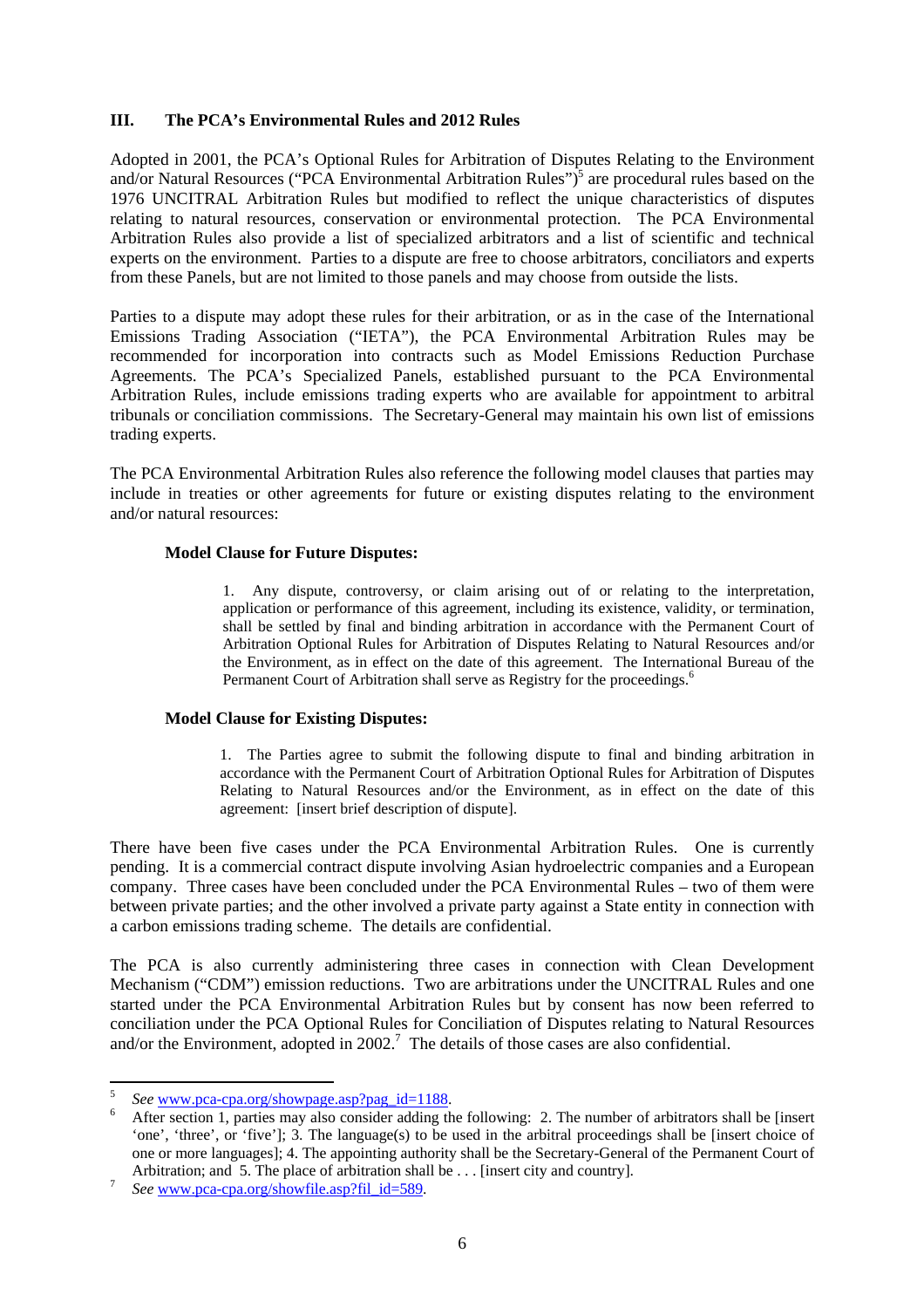Parties may also choose to adopt the 2012 PCA Arbitration Rules ("PCA 2012 Rules") for use in disputes relating to the environment and/or natural resources.<sup>8</sup> The PCA 2012 Rules are based on the 2010 UNCITRAL Arbitration Rules but with changes made in order to (i) reflect the public international law elements that may arise in disputes involving a State, State- controlled entity, and/or intergovernmental organization; (ii) indicate the role of the Secretary-General and the International Bureau of the PCA; and (iii) emphasize flexibility and party autonomy (for example in relation to multiparty disputes and the number of arbitrators).

## **IV. The PCA's Engagement in Other Projects on Environmental Issues**

The PCA Environmental Arbitration Rules were drafted, in part, to serve as procedural rules in disputes between States parties to multilateral environmental agreements. To promote the incorporation of references to the PCA Environmental Arbitration Rules, the PCA has participated in negotiations facilitated by United Nations convention secretariats, such as the Conferences of the Parties to the UN Framework Convention on Climate Change ("UNFCCC").

In the late 1990s, the PCA commissioned the Foundation for International Environmental Law and Development ("FIELD") to prepare the Guidelines for Negotiating and Drafting Dispute Settlement Clauses for International Environmental Agreements, which provide guidance on drafting environmentally related dispute settlement clauses.<sup>9</sup>

The PCA's work on environmental issues was also considered together with other developments in dispute resolution and avoidance in environmental disputes during the meeting of an Advisory Group convened by the United Nations Environment Programme in November 2006.<sup>10</sup>

PCA staff have also been involved in work that may be relevant to dispute resolution relating to the environment and/or natural resources, including: (i) participation in the drafting of the UNCITRAL Rules on Transparency in Treaty-based Investor-State Arbitration;<sup>11</sup> (ii) participation in conferences about the Energy Charter Treaty (the PCA has administered 13 ECT arbitrations);<sup>12</sup> (iii) cooperation with a new Task Force of the International Bar Association on climate change and human rights; and (iv) participation in the Compact, a set of principles reflecting the Rio Declaration on Environment and Development, which set forth a process for a United Nations Member State to file and process claims in the event of environmental damage to biological diversity.13

# **V. Some Procedural Issues that Arise in the Environmental Context**

#### **A. Multiple stakeholders in environmental disputes**

Disputes pertaining to the environment and natural resources frequently involve not only States, State-owned entities, or intergovernmental organizations but also private corporations, nongovernmental organizations, and even private litigants.

<sup>8</sup> *See* www.pca-cpa.org/showpage.asp?pag\_id=1188. For more information on the Rules, see Brooks W. Daly, Evgeniya Goriatcheva and Hugh A. Meighen, A Guide to the PCA Arbitration Rules (OUP 2014)

<sup>&</sup>lt;sup>9</sup> See www.pca-cpa.org/showpage.asp?pag\_id=1058.<br><sup>10</sup> See www.pca-cpa.org/showpage.asp?pag\_id=1058 for the 2-3 November 2006 report by the Working Group.<br><sup>11</sup> See www.uncitral.org/uncitral/en/uncitral\_texts/arbitration/2

Oil Company and the Russian Federation, *see* www.pca-cpa.org/showpage.asp?pag\_id=1599.<br><sup>13</sup> PCA Deputy Secretary-General and Principal Legal Counsel Brooks Daly is a member of the Compact's

Advisory Committee. The current members of the Compact are BASF, Bayer CropScience, Dow Agrosciences, DuPont, Monsanto Company and Syngenta. Membership is open to any entity such as private companies, public research facilities, or government agencies.